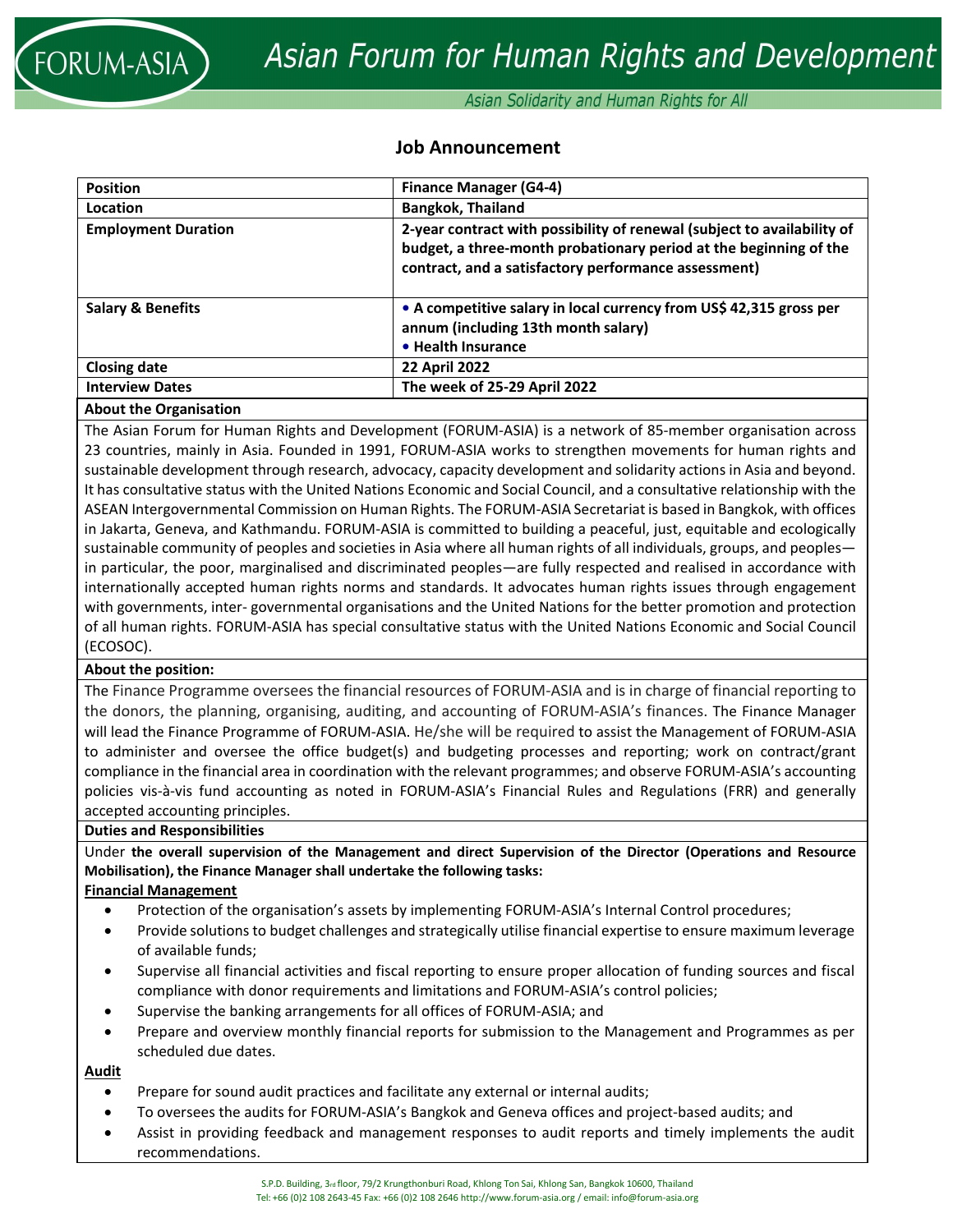### **Oversees organisational budget and donor reporting**

- Review all accounting transactions to ensure proper coding and enter all transactions into FORUM‐ASIA's accounting software;
- Liaise closely with the Planning, Monitoring and Evaluation Programme (PME) in planning the annual budget for programmatic activities of FORUM‐ASIA; and
- Supervise/ prepare financial reports for all FORUM‐ASIA donors.

# **Cash/funds forecasts and development of organizational and donor budgets**

- Ensure that the organisational cash and donors fund forecasts are accurate by working with programmes to help them develop more accurate cash forecasts of their programme needs;
- Advise the monthly foreign currency conversions that match the cashflow;
- Preparation, revision and maintenance of Organisational Operating Budget and ensure the operating budget is managed and monitored effectively and efficiently within timely manner;
- Prepare and revise all grant budget proposals and make sure that all budget line items are allowable, allocable and reasonable as per Donor requirements; and
- Work closely with programme staff in preparing and/or revising grant budgets to support new proposals or realignments and ensure the submission is within timely manner and the adequate coverage of organizational and programmes operating costs.

# **Staff Training and Management**

- Supervise the Finance Programme and provide oversight to all staff of the programme;
- Ensure there is regular annual Performance Management Process ‐ including undertaking the Annual Performance Plans and yearly assessments for all Finance staff as per the organisation's performance management policy;
- Coordinate and communicate with other FORUM‐ASIA regional staff, and all office staff on issues related to finance, personnel, and service delivery;
- To participate and lead the Finance Programme in the Staff Finance and Budget Committee;
- Assist in trainings for the programme, finance and on FORUM‐ASIA policies, accounting and budgeting procedures and financial requirements as well as finance staff activities; and
- Provide new staff orientations when required

# **Other Tasks**

- Represent Finance programme in internal events, meetings, workshops, etc. with a view to learn, and solicit and share information to support the role of the Finance Programme.
- Prepare, review and finalise the preparation of the monthly staff salaries with accurate taxation calculation and deductions where relevant as per Financial Rules and Regulations.
- Advise on revising and updating the Financial Rules and Regulations and other budget and financial management policies so the organization up to speed with changing contexts.
- Carry out other relevant tasks and activities as assigned by the Management.

# **Basic Qualifications and Criteria**

# **Education:**

Masters or Bachelor's degree or higher in Accounting (Chartered Accountant), Finance, Statistics, Economics, Business Administration and/or other related field.

# **Essential Skills and Behaviours:**

- 1. Thai Nationality;
- 2. Proven experience in financial management;
- 3. Professional national or international certification in accounting/financial management of NGOs.
- 4. Candidates must have excellent oral and written English skills;
- 5. Mature personality with ability to work in a multicultural and demanding working environment with crossprogramme coordination;
- 6. Ability to work under pressure and manage competing deadlines;
- 7. High-level of self-motivation, positive attitude, strategic thinking, and multi-tasking ability; and a good team player;
- 8. Strong time‐management and prioritization skills;
- 9. Ability to work under stress and manage deadlines; and
- 10. Advanced technical skills in MS Word, Excel, and online workshops interactive platforms.